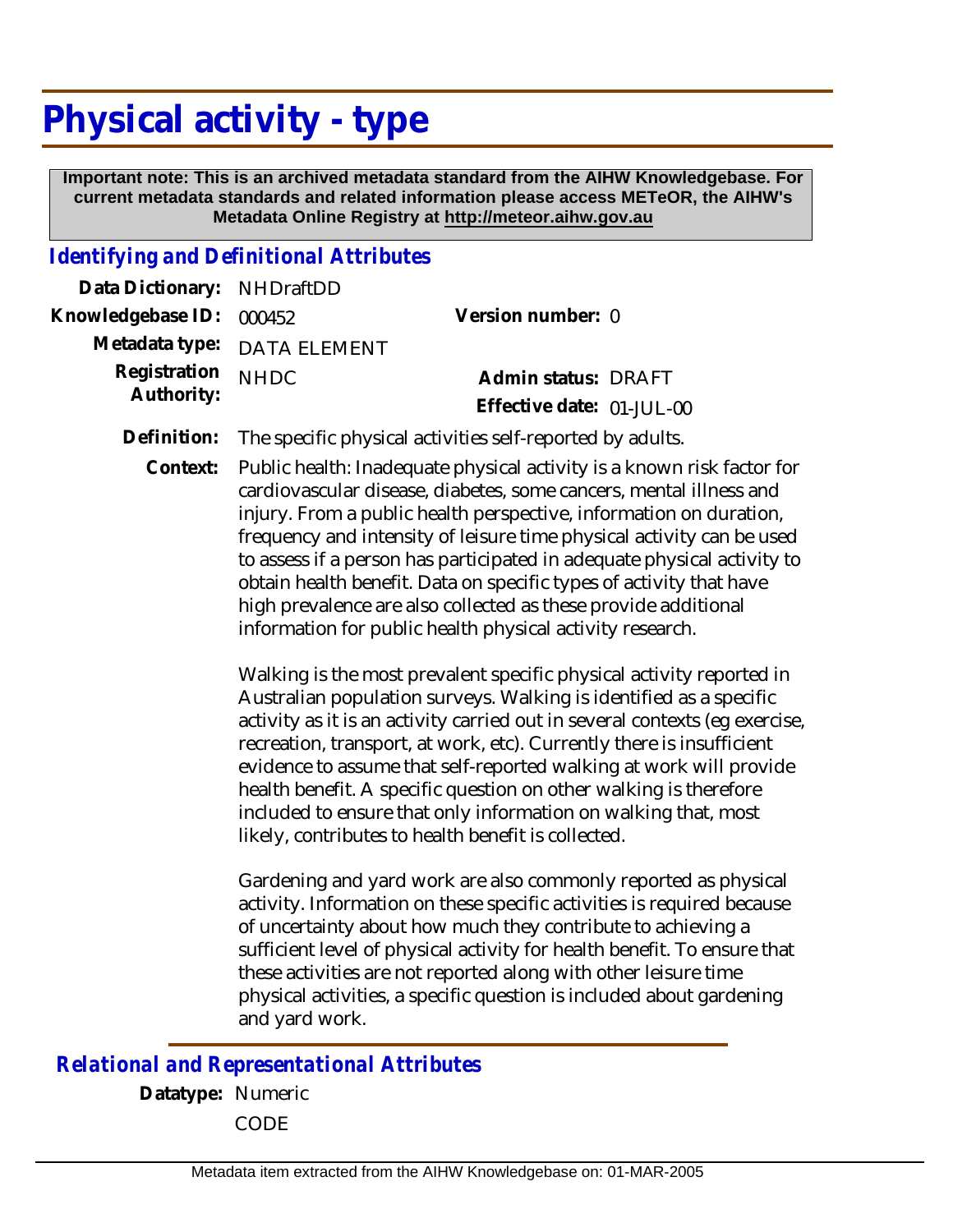| Representational<br>form: | N                     |                                                                                                                                                                                                                                                                                                                                                                                                   |
|---------------------------|-----------------------|---------------------------------------------------------------------------------------------------------------------------------------------------------------------------------------------------------------------------------------------------------------------------------------------------------------------------------------------------------------------------------------------------|
| Representation            | 1                     |                                                                                                                                                                                                                                                                                                                                                                                                   |
| layout:                   | $\overline{1}$        |                                                                                                                                                                                                                                                                                                                                                                                                   |
| Minimum Size:             |                       |                                                                                                                                                                                                                                                                                                                                                                                                   |
| Maximum Size:             |                       |                                                                                                                                                                                                                                                                                                                                                                                                   |
| Data Domain: 1            |                       | None                                                                                                                                                                                                                                                                                                                                                                                              |
|                           | $\overline{2}$        | Walking                                                                                                                                                                                                                                                                                                                                                                                           |
|                           | 3<br>4                | Gardening and yard work<br>Other                                                                                                                                                                                                                                                                                                                                                                  |
|                           | 9                     | Unknown                                                                                                                                                                                                                                                                                                                                                                                           |
|                           | health interventions. | Guide For Use: Information about walking is collected separately because it is the<br>most prevalent physical activity reported in population surveys<br>and is an important activity for health promotion and public                                                                                                                                                                             |
|                           |                       | Information on vigorous gardening and yard work is collected<br>separately because they are commonly reported activities in<br>physical activity surveys. However, due to the limited research<br>regarding the validity of self-reported intensities of gardening<br>and yard work, at this stage data on gardening and yard work are<br>excluded from overall physical activity assessments.    |
|                           |                       | Collection Methods: The recommended standard for collecting intensity information<br>collects only leisure time physical activity, is questions 1, 3, 5, 7 in<br>the Standard Questions on Leisure Time Physical Activity<br>Participation Among Adults.                                                                                                                                          |
|                           |                       | All questions on the Standard Questions on Leisure Time Physical<br>Activity Participation Among Adults are answered based on self-<br>report. This questionnaire asks respondents participation in<br>physical activity during the previous week. The Standard<br>Questions on Leisure Time Physical Activity Participation Among<br>Adults are designed for individuals aged 18 years and over. |
|                           |                       | Currently, there is no Australian instrument that collects<br>occupational physical activity.                                                                                                                                                                                                                                                                                                     |
|                           |                       | The Expert Working Group for the Measurement of Physical<br>Activity are currently developing an instrument suitable for the<br>collection of occupational physical activity.<br>Related metadata: is used in conjunction with Physical activity version 0<br>is used in conjunction with Physical activity - context version 0                                                                   |
|                           |                       | is used in conjunction with Physical activity - duration version 0<br>is used in conjunction with Physical activity - frequency version 0                                                                                                                                                                                                                                                         |